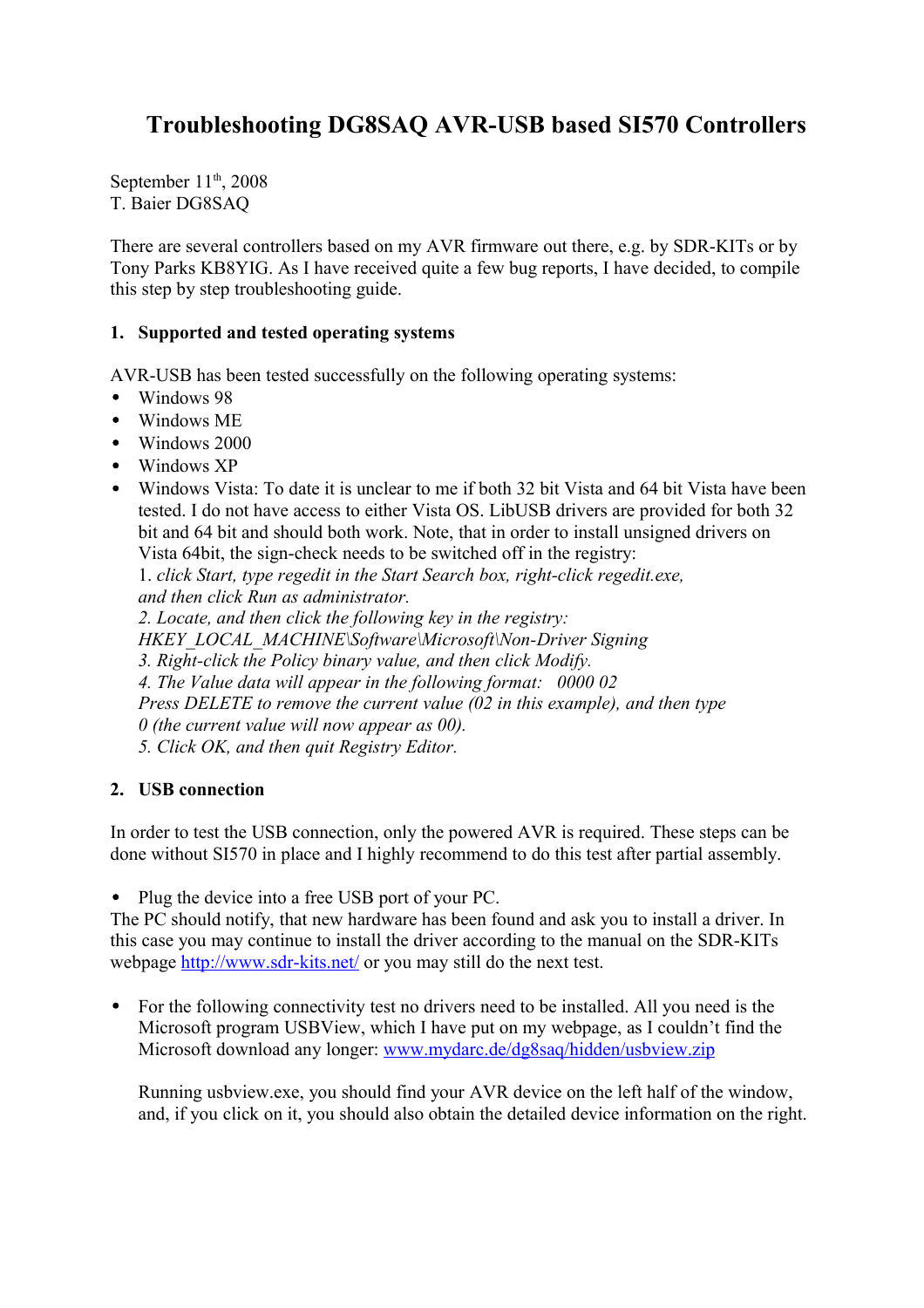| USB View                                                                                                                                                                                                                                                                                                                                            |                                                                                                                                                                                                                                            |
|-----------------------------------------------------------------------------------------------------------------------------------------------------------------------------------------------------------------------------------------------------------------------------------------------------------------------------------------------------|--------------------------------------------------------------------------------------------------------------------------------------------------------------------------------------------------------------------------------------------|
| File Options Help                                                                                                                                                                                                                                                                                                                                   |                                                                                                                                                                                                                                            |
| ⊟ <sup></sup> My Computer<br>intel(R) 82801FB/FBM USB Universal Host Controller - 2658<br><b>E</b> RootHub<br>— <del>C</del> [Port1] NoDeviceConnected<br>ं—• <del>€</del> [Port2] NoDeviceConnected<br>白…<br>intel(R) 82801FB/FBM USB Universal Host Controller - 2659<br><b>E</b> RootHub<br><b>(!)</b> [Port1] DeviceConnected : AVR USB Device] | Device Descriptor:<br>$\mathtt{bcdUSE}$ :<br>0x0110<br>bDeviceClass:<br>0xFF<br>bDeviceSubClass:<br>0x00<br>bDeviceProtocol:<br>0x00<br>bMaxPacketSize0:<br>0x08(8)<br>idVendor:<br>0x16C0<br>idProduct:<br>0x05DC<br>bodDevice:<br>0x0100 |
| ं—• <del>€</del> [Port2] NoDeviceConnected<br>白… < Intel(R) 82801FB/FBM USB Universal Host Controller - 265A<br><b>E</b> RootHub<br>- General NoDeviceConnected<br>ै—• [Port2] NoDeviceConnected                                                                                                                                                    | iManufacturer:<br>0x01<br>$0x0409$ : "www.obdev.at"<br>iProduct:<br>0x02<br>0x0409: "DG8SAQ-I2C"<br>iSerialNumber:<br>$0 \times 03$<br>0x0409: "Beta1.1"<br>bNumConfigurations:<br>$0 \times 01$                                           |
| id <a>→ Intel(R) 82801FB/FBM USB Universal Host Controller - 265B<br/><b>E</b> RootHub<br/>ं—•<del>€</del> [Port2] NoDeviceConnected<br/>白… <br/>intel(R) 82801FB/FBM USB2 Enhanced Host Controller - 265C<br/><b>E</b> RootHub</a>                                                                                                                 | ConnectionStatus: DeviceConnected<br>Current Config Value: 0x00<br>Device Bus Speed:<br>- Low<br>Device Address:<br>0x01<br>Open Pipes:<br>0                                                                                               |
| - !!!!! [Port1] DeviceConnected : Standard-USB-Hub<br>— <del>•</del> [Port1] NoDeviceConnected<br>├─ 全 [Port2] DeviceConnected : Logitech Wheel Mouse (USB)<br>Port3] DeviceConnected : DVB-S1 - USB2.0 DVB-S adapter<br>ै—• (Port4) NoDeviceConnected<br>— <del>•</del> [Port2] NoDeviceConnected                                                  | Configuration Descriptor:<br>$\verb wTotalLength :$<br>0x0012<br>bNumInterfaces: .<br>0x01<br>bConfigurationValue:<br>0x01<br>0x00<br> iConfiguration:  <br>bmAttributes:<br>0x80 (Bus Powered)<br>MaxPower:<br>$0x64$ (200 Ma)            |
| — <del>•</del> [Port3] NoDeviceConnected<br>--- <del>- C</del> [Port4] NoDeviceConnected<br>--- <del>----</del> [Port5] NoDeviceConnected<br>— <del>&lt;</del> [Port7] NoDeviceConnected<br>ं— •⊖ [Port8] NoDeviceConnected                                                                                                                         | Interface Descriptor:<br>bInterfaceNumber:<br>0x00<br>bAlternateSetting:<br>0x00<br>bNumEndpoints:<br>0x00<br>bInterfaceClass:<br>0x00<br>bInterfaceSubClass:<br>0x00<br>${\tt blinterfacefrotocol}$ :<br>0x00<br>iInterface:<br>0x00      |
| $\blacktriangleleft$<br>$\blacktriangleright$<br>[Devices Connected: 4 Hubs Connected: 1                                                                                                                                                                                                                                                            |                                                                                                                                                                                                                                            |

If you see this, the AVR device works properly and you may continue to install the drivers.

If Windows doesn't recognize the AVR device, it will notify you with the following message stating "a connected USB device isn't working properly".



In this case, the usbview screen looks like this: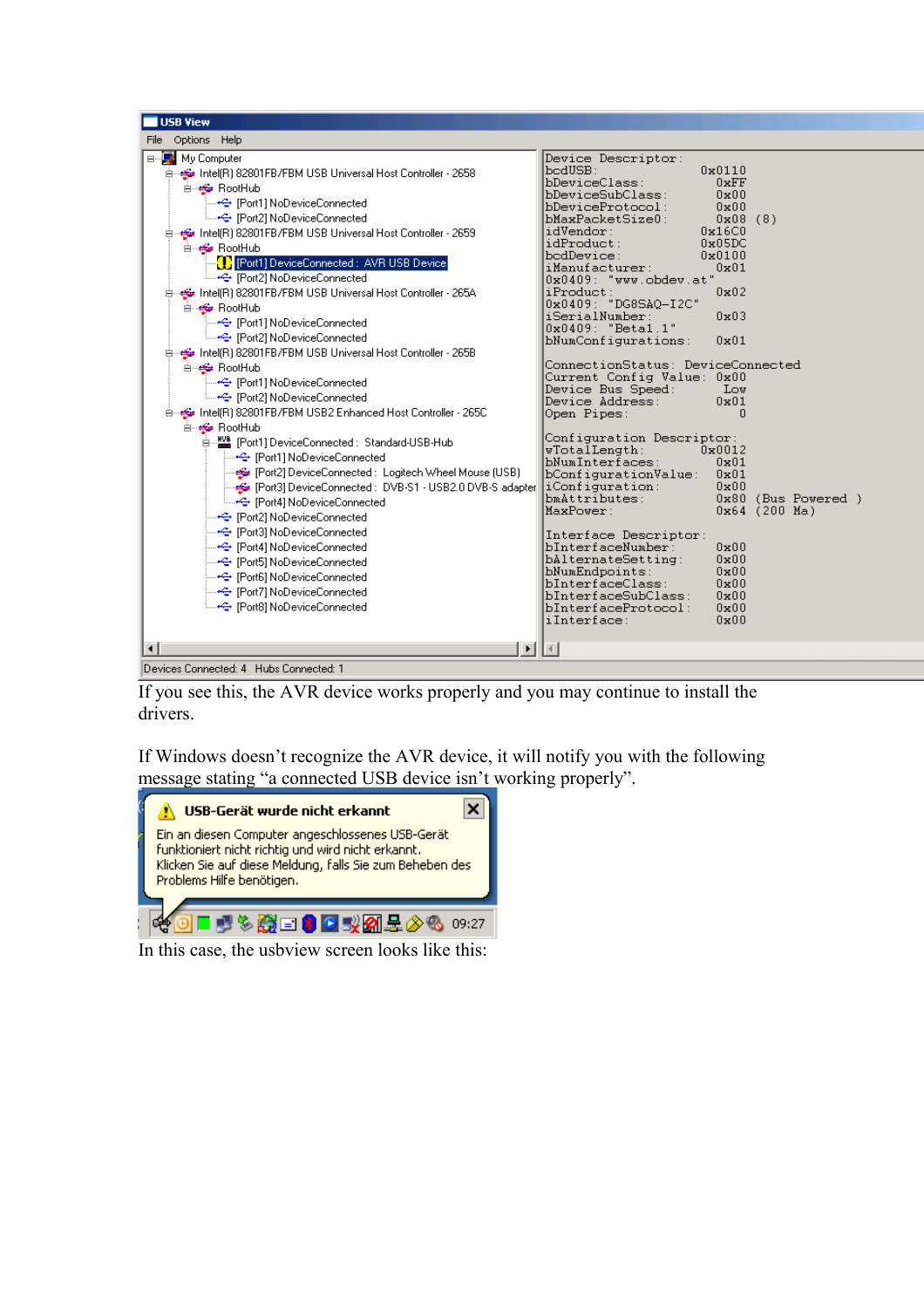

This indicates a HARDWARE problem, not a driver problem. Windows is unable to read the device information from the AVR device, which means the device simply doesn't work.

Possible causes:

- AVR not powered up or too low supply voltage for AVR. AVR needs 5V DC. Beware, that the USB interface must provide up to 200 mA if the SI570 is connected and powered from USB. Also note, that for bus powered USB hubs the limit is 100 mA.

- AVR not properly in socket, e.g. bent pins

- Wrong orientation of Zener diodes or wrong or missing resistors around the USB connector

- If no USB connector but a cable is used, then swapped D+ and D- signals at the USB connection

- Broken or corrupt AVR.
- Broken PC USB interface.

## **3. I2C connection to SI570**

If the AVR device is recognized by the PC and the drivers are installed properly, but the SI570 fails to tune, then you should continue troubleshooting with the program SI570 USB Test provided in the firmware zip archive from my webpage in the zip folder si570\hostware\SI570\_USB\_Test.exe.

Start the program and press the button TestUSB. Do not modify any input fields!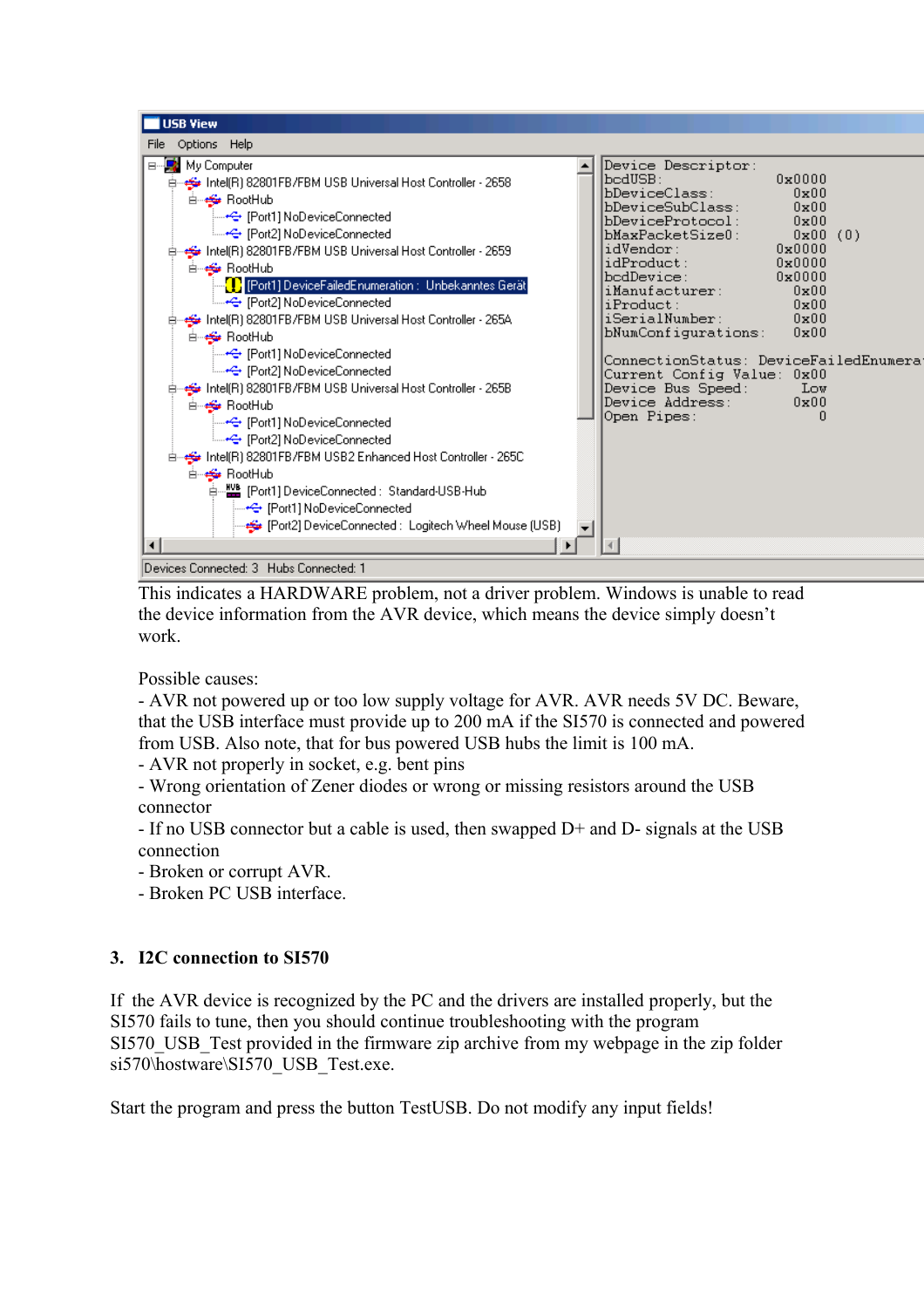| DG8SAQ SI570-USB-Test                                                                      |                                        |                             | $\Box$ ulxi               |
|--------------------------------------------------------------------------------------------|----------------------------------------|-----------------------------|---------------------------|
| idVendor/idProduct<br>bus/device                                                           |                                        |                             |                           |
|                                                                                            |                                        |                             |                           |
|                                                                                            |                                        |                             |                           |
|                                                                                            |                                        |                             |                           |
|                                                                                            |                                        |                             |                           |
|                                                                                            |                                        |                             |                           |
|                                                                                            |                                        |                             |                           |
|                                                                                            |                                        |                             |                           |
|                                                                                            |                                        |                             |                           |
|                                                                                            |                                        |                             |                           |
|                                                                                            |                                        |                             |                           |
|                                                                                            |                                        |                             |                           |
| USB_control_msg<br>data to host                                                            | SI570 i2c adr =<br>55<br>Hex           |                             | TestUSB                   |
| read SI570 registers                                                                       | read calc registers                    |                             |                           |
| $\sqrt{3}$<br>O)<br>10<br><b>HEX</b><br>56.320000<br>index<br>value                        | MH <sub>z</sub><br>cal on startup freq |                             | Device Name = DG8SAQ-I2C  |
| request                                                                                    |                                        |                             |                           |
| data to USB device<br>USB_control_msg<br>set freq by registers                             | set freq by value                      | $\Box$ RXTX level           | continuously query ow key |
| $\sqrt{100}$<br>$\sqrt{100}$<br>$\boxed{00}$<br>00<br>02<br>loo.<br>00<br>00<br><b>HEX</b> | startup f=factory f                    |                             | key status                |
| Length = $ 01$<br>Data to be sent                                                          |                                        | USB transfer return value = |                           |
|                                                                                            |                                        |                             | 11.                       |

 If you see the above almost blank following screen without device information, but you successfully performed the USB connectivity test, then you have a driver problem. Install or reinstall the LibUSB driver provided in my firmware zip archive.

If the device and the driver works properly, then you should see the following screen with device details: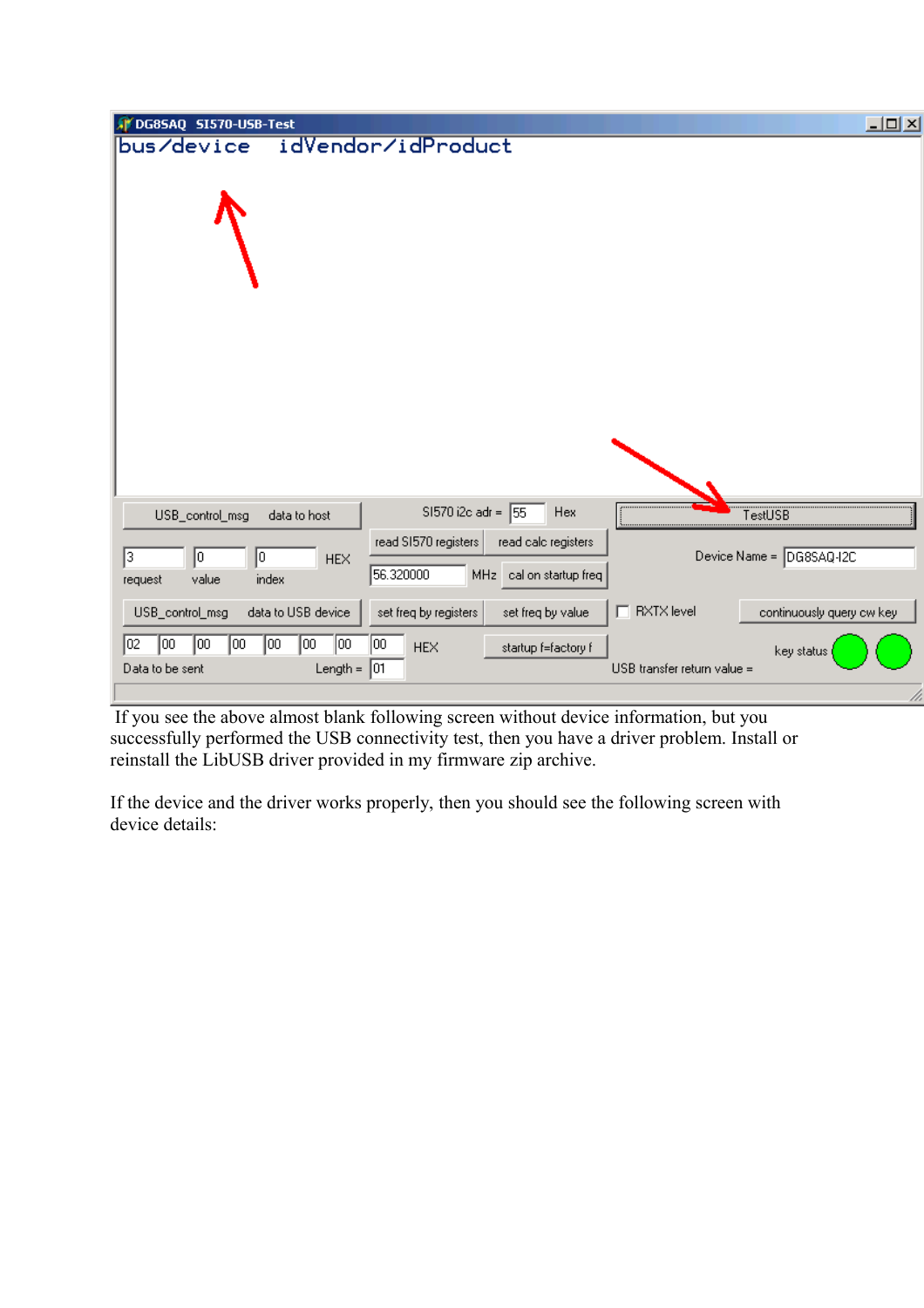| DG85A0 SI570-USB-Test                                                                                                                                                                                                                                                                                                                                                                                                                                               | <u>ا ات ات</u>                                 |
|---------------------------------------------------------------------------------------------------------------------------------------------------------------------------------------------------------------------------------------------------------------------------------------------------------------------------------------------------------------------------------------------------------------------------------------------------------------------|------------------------------------------------|
| idVendor/idProduct<br>bus/device<br>bus-0/\\.\libusb0-0001--0x16c0-0x05dc<br>Manufacturer<br>www.obdev.at<br>DG8SAQ-I2C<br>Product<br>Beta1.<br>Number:<br>Serial<br>8.<br>'otalLength:<br>wΙ<br>bNumInterfaces:<br>bConfigurationValue:<br>iConfiguration:<br>a<br>80h<br>bmAttributes:<br>MaxPower:<br>100<br>bInterfaceNumber:<br>000000<br>bAlternateSetting:<br>bNumEndpoints:<br>InterfaceClass:<br>bInterfaceSubClass:<br>bInterfaceProtocol:<br>iInterface: | 0x16C0/0x05DC                                  |
| SI570 i2c adr =<br>155<br><b>Hex</b><br>USB_control_msg<br>data to host                                                                                                                                                                                                                                                                                                                                                                                             | TestUSB                                        |
| read SI570 registers<br>read calc registers<br>3<br>Iо<br>10.<br><b>HEX</b><br>56.320000<br>MHz cal on startup freq<br>index<br>value<br>request                                                                                                                                                                                                                                                                                                                    | Device Name = DG8SAQ-I2C                       |
| data to USB device<br>USB_control_msg<br>set freq by registers<br>set freq by value                                                                                                                                                                                                                                                                                                                                                                                 | $\Box$ RXTX level<br>continuously query cw key |
| 00<br>100<br>00<br>00<br>102<br>100<br>00<br>ΩO<br><b>HEX</b><br>startup f=factory f<br>Length = $ 01$<br>Data to be sent                                                                                                                                                                                                                                                                                                                                           | key status<br>USB transfer return value =      |
|                                                                                                                                                                                                                                                                                                                                                                                                                                                                     |                                                |

Next, check communication with the SI570 by pressing the "read SI570 registers" button. You should see the following if a successful I2C communication with the SI570 has been established: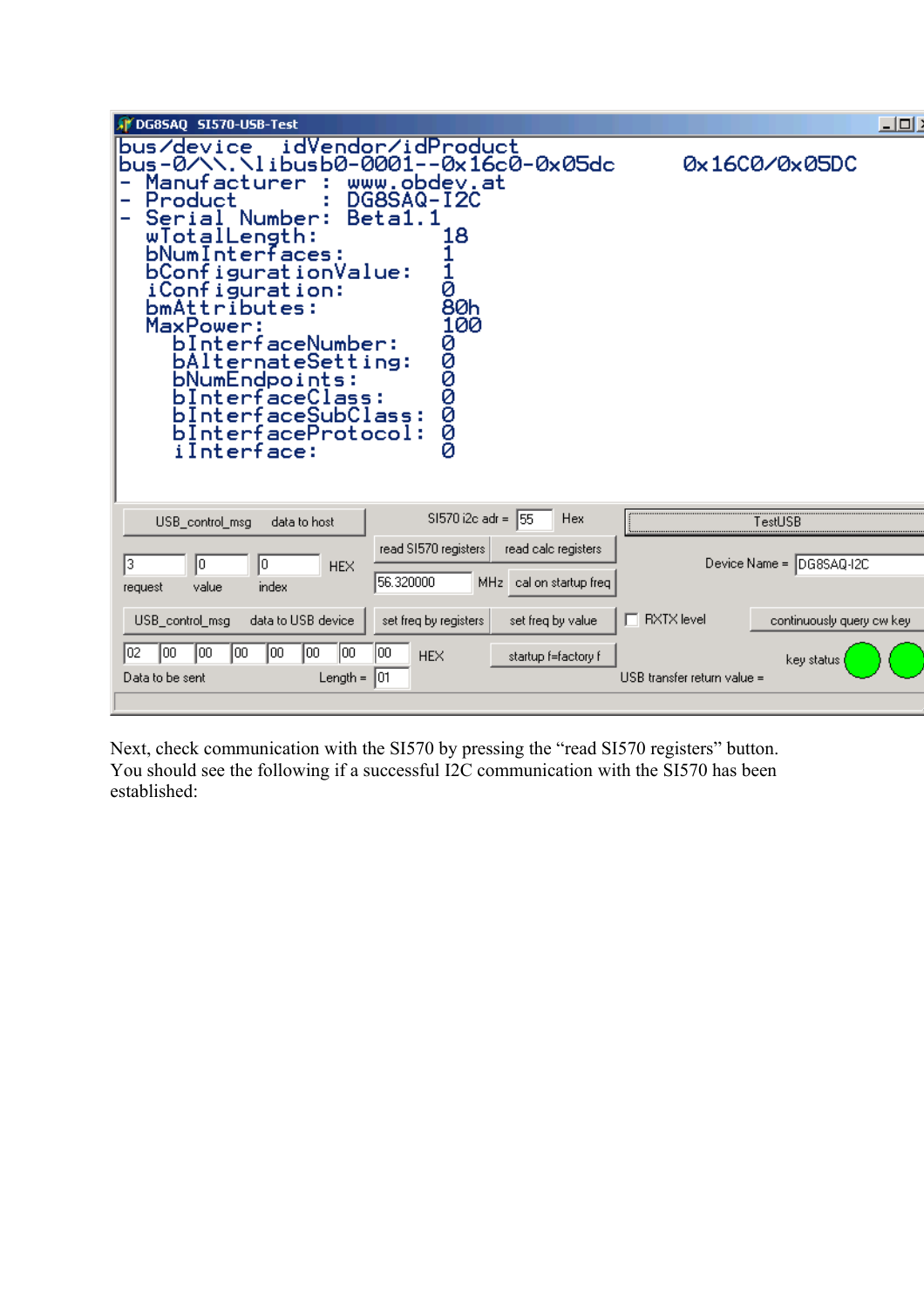

You should see the hexadecimal register contents of the SI570, from which the approximate startup frequency is calculated and displayed below.

If I2C communication fails, you might see the following screen instead: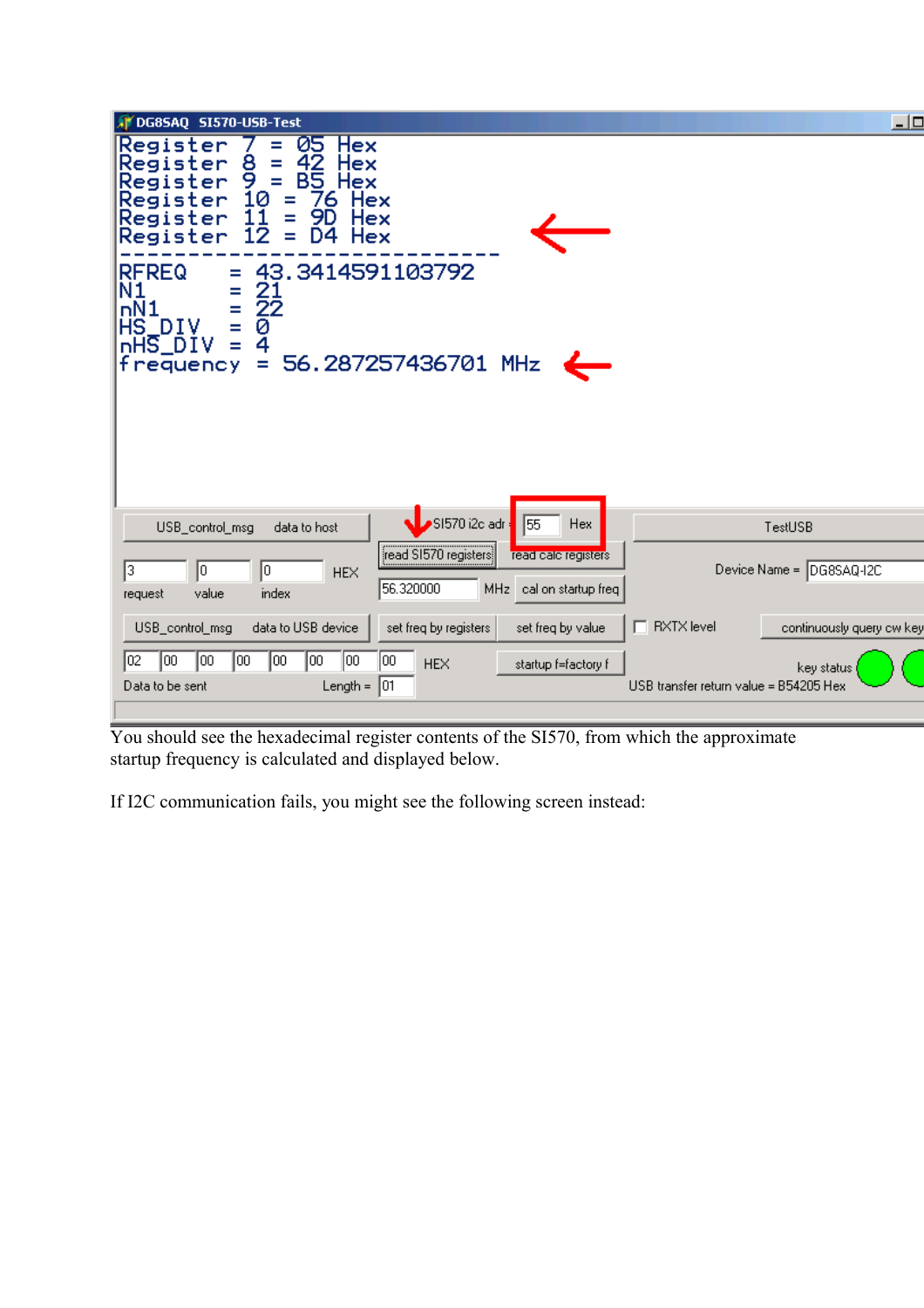| DG8SAQ SI570-USB-Test                                                                                                                                                                                   | $\square$                 |
|---------------------------------------------------------------------------------------------------------------------------------------------------------------------------------------------------------|---------------------------|
| Register<br>Ξ<br>Hex<br>8<br>10<br>10<br>Register<br>FF<br>Hex<br>Ξ<br>Register<br>$=$<br>FF<br>Hex<br>Register<br>F<br>Hex<br>Ξ<br>11<br>Ξ<br>Register<br>F<br>Hex<br>12<br>FF<br>Register<br>Ξ<br>Hex |                           |
| <b>RFREQ</b><br>1023.99999999627<br>=<br>Ν1<br>127<br>Ξ<br>128<br>nN1<br>Ξ<br>HS_DIV<br>Ξ<br>nHS_DIV<br>11<br>Ξ<br>83.1163636360613 MHz<br>f requency<br>Ξ                                              |                           |
|                                                                                                                                                                                                         |                           |
| SI570 i2c adr =<br>56<br><b>Hex</b><br>TestUSB<br>USB_control_msg<br>data to host                                                                                                                       |                           |
| read SI570 registers<br>read calc registers<br>Device Name = DG8SAQ-12C<br>13.<br>O)<br>10<br><b>HEX</b><br>56.320000<br>MHz cal on startup freq<br>value<br>index<br>request                           |                           |
| RXTX level<br>data to USB device<br>set freq by registers<br>USB_control_msg<br>set freq by value                                                                                                       | continuously query cw key |
| 00<br>100<br>102<br>lOO.<br>100<br>00<br>00<br>00<br><b>HEX</b><br>startup f=factory f<br>key status<br>Length = $ 01$<br>USB transfer return value = FFFFFF Hex<br>Data to be sent                     |                           |
|                                                                                                                                                                                                         |                           |

The registers seem to contain all the values FF hexadecimal. Actually, the SI570 is not read at all in this case, but you only see the high level of the SDA pullup resistor. I have provoked this error by entering a wrong I2C address in the field surrounded by the red box. If the pullup resistor is missing, then you might also read back all zeros in such a failure case.

Possible causes for failing I2C communication:

- wrong I2C address. Consult the SiLabs webage to find out the I2C address for your type number.

- missing pullup resistors at the SI570 SCL or SDA lines.
- poor solder connections underneath the SI570. Resolder!
- missing power supply for SI570
- connection break between AVR and SI570. Resolder! Check if AVR has bent pins.

DO NOT USE ANY OTHER BUTTONS ON SI570\_USB\_Test UNLESS YOU EXACTLY KNOW WHAT YOU ARE DOING. YOU MIGHT CORRUPT THE AVR EEPROM.

#### **4. Tuning the SI570**

To control the SI570, use the program USB\_Synth also available from my webpage: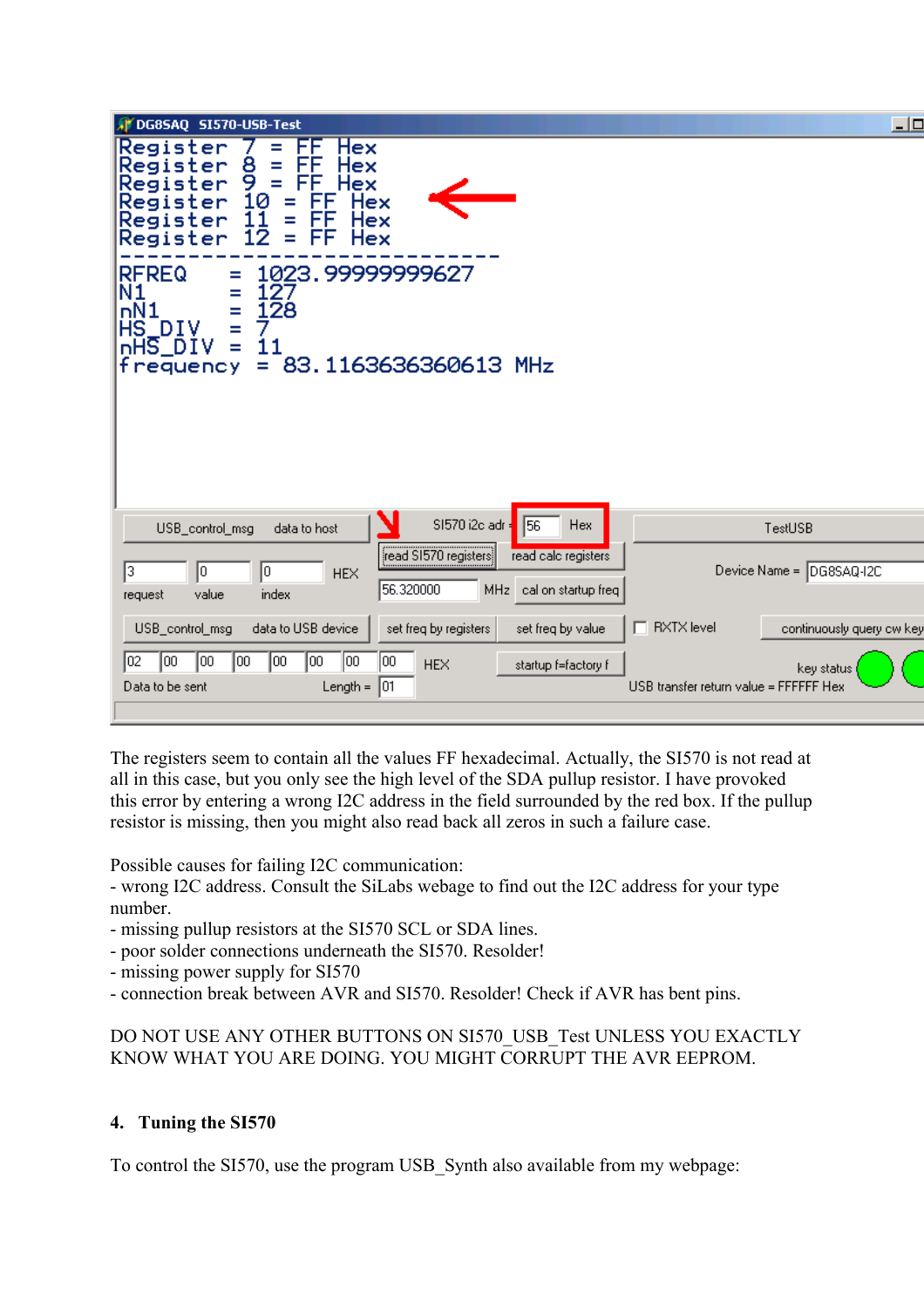| SI570-USB controller software by DG85AQ $\boxed{\blacksquare\boxtimes}$<br>Setup<br>About<br>Exit |                    |
|---------------------------------------------------------------------------------------------------|--------------------|
| Frequency                                                                                         | Synthesizer online |
| +М<br>+k<br>MHz<br>10                                                                             |                    |
| -M<br>-k<br>Enable FSK via CW-Key                                                                 |                    |
| $f(5I570) = 10000000$ Hz                                                                          |                    |

Use the pushbuttons or the mouse wheel to control the frequency. If there is an offset between displayed frequency and the actual frequency, you need to calibrate the device. To do so, select the menu item Setup. That's what you should see:

| <b>Setup</b>                                  | $ \Box$ $\times$                       |
|-----------------------------------------------|----------------------------------------|
| 55<br>i2c-address                             | $hex = 85$ decimal                     |
| frequency multiplier                          | 11                                     |
| frequency offset                              | 10                                     |
|                                               | $[$ fout = $f$ * multiplier + offset ] |
| mouse-wheel user increment                    | 12500<br>Hz                            |
| SI570 remembers last frequency after power-up |                                        |
| Factory Startup Frequency                     | 56.32<br>MHz                           |
| calibrate to factory startup frequency        |                                        |
|                                               |                                        |
| +- 1 ppm<br>shift calibration by              |                                        |
| $= +3.5$ Hz                                   |                                        |
| shift calibration down                        | shift calibration up                   |
|                                               |                                        |
|                                               |                                        |
| FSK shift                                     | 200<br>Hz                              |
|                                               |                                        |

Make sure to enter the correct factory startup frequency into the field with the red box around and press the "calibrate to factory startup frequency" button. Wait for a few seconds until the status line at the bottom displayt success or a warning: